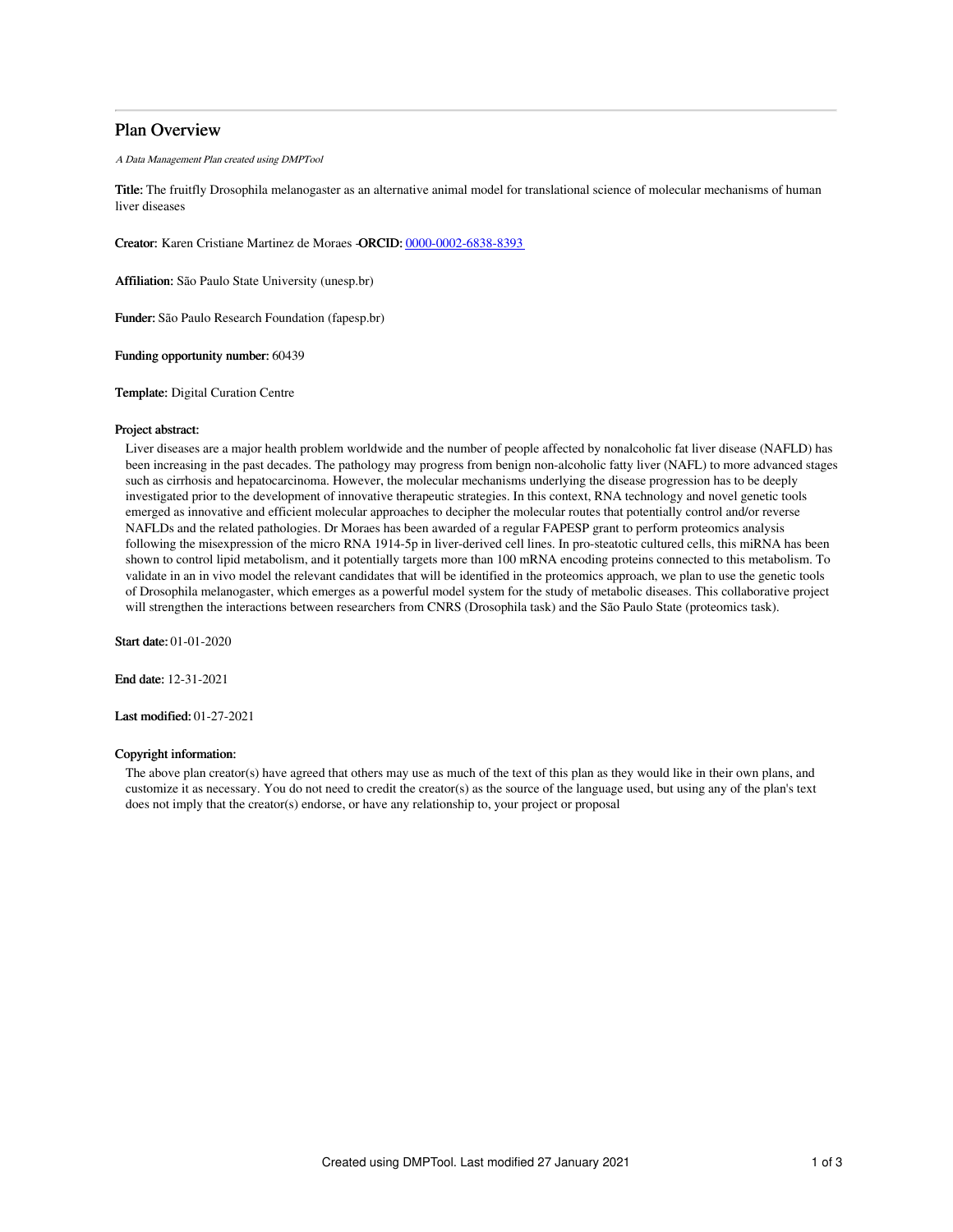# The fruitfly Drosophila melanogaster as an alternative animal model for translational science of molecular mechanisms of human liver diseases

## Data Collection

#### What data will you collect or create?

Several data will be obtained after the analyses of the fly mutants, and includes, fly viability and major changes in lipid metabolism, histopathological damages, and general biochemical changesin organism homeostasis due to the suppression or overexpression of the miR-1914-5p.

#### How will the data be collected or created?

The asssays will be performed using different controls, to assure the quality of the ongoing assays and all the information and details about the experimentation and their results will be collected and plotted in representative tables and graphics (.doc or .xls format).

#### Documentation and Metadata

#### What documentation and metadata will accompany the data?

Data will be stored allowing future studies to everyone in needed Supplementary metadata will include the analytical method used, name of the responsible, and statistical tools used to analyse the raw data Also, anyone could reach some missing information requesting the researcher responsible for this project.

#### Ethics and Legal Compliance

#### How will you manage any ethical issues?

The experiments will be performed with Drosophila melanogaster, which do not need any approval from Ethics Committee.

## How will you manage copyright and Intellectual Property Rights (IP/IPR) issues?

Processed data will be freely available as long as they are produced. Raw data will be released after the publication of the results as articles, reports or theses/monographies or 2 years after the end of the project.

#### Storage and Backup

#### How will the data be stored and backed up during the research?

During the research, data will be stored in personal computers and rigid disks, with virtual backups (google drive, dropbox, or similars)

#### How will you manage access and security?

All the laboratory researchers have access to the raw data stored in the hard drive and in the storage clouds. However, to have access to this, the researchers need to ask for the responsible for the project. Also, the data is secure by stronger passwords with only the PIs will have this information

## Selection and Preservation

#### Which data are of long-term value and should be retained, shared, and/or preserved?

The data will be shared through the academic community in scientific papers. Also, researchers who request access to the data will need to formally request this access for the responsible researcher of the project and the identity of the subjects will be warranty.

#### What is the long-term preservation plan for the dataset?

Data will be made available for how long the institutional repository exists.

### Data Sharing

#### How will you share the data?

The data will be available at any time upon a formal request with the responsible for the project. Also, we intended to share the raw data via a repository to facilitate.

Are any restrictions on data sharing required?